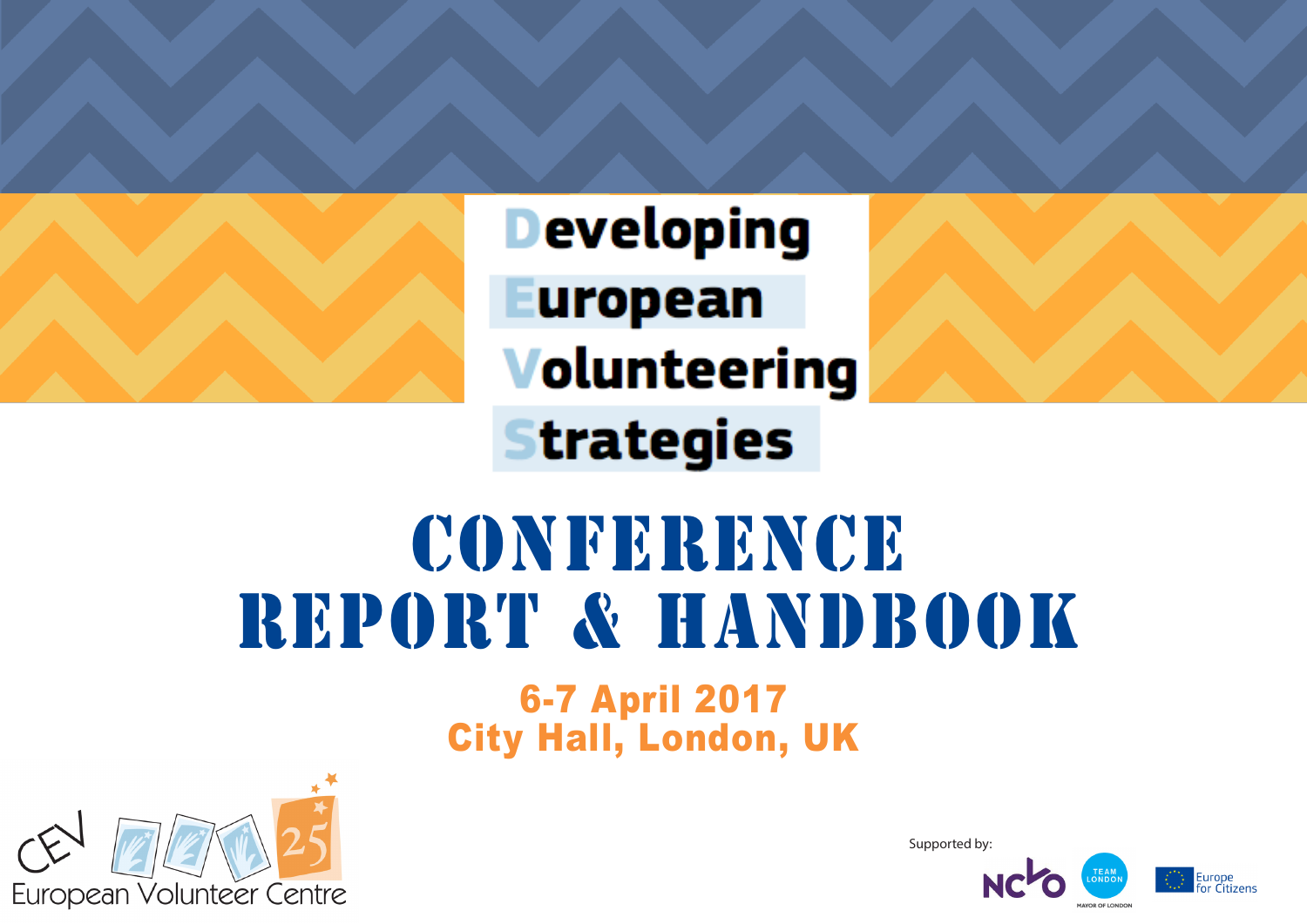**Preface**

**Over 100 representatives from CEV member organisations and other volunteer-involving organisations** from across Europe gathered together with interested UK/London-based stakeholders in order to consider the volunteering strategies that are needed in Europe at local, regional and national administration levels, and how to design and implement them with input from all sectors and stakeholders.

**Workshop leaders shared their experience and practice together with participants**, with a view to building capacity and developing the DEVS Handbook. The Handbook is for use across Europe by governments, local authorities, volunteer centres, volunteer organisations and companies in order to develop better volunteering strategies with clearly identified policy objectives, indicators, methodologies for implementation and impact measurement, as well as a properly supported and functioning volunteering infrastructure.

**The Handbook aims to assist stakeholders** at any level of public policy design and implementation to develop and provide the appropriate strategies required by volunteers and their organisations (such as voluntary organisations, public and private, non-profit and for-profit institutions) in order that they be the most effective possible in meeting their objectives.

**The keynote speech sought to identify the existence and the nature**, of the nonprofit and/or non-governmental organisations, and the sector they form. An improved understanding and identity definition of the sector is an important starting point for the development of volunteering strategies. The DEVS conference underlined the importance of clarity of identity and purpose as the basis for efficient and effective strategies for volunteer engagement.



**Adriana Ruiz-Restrepo is a lawyer and political scientist specialized in public and nonprofit law with long experience in both the global north and south, and the common law and continental civil law normative systems and cultural traditions. Her engagements as an international consultant and speaker pairs with her work in the firm RRA (Public law + Social Innovation) and her personal volunteering in the CIVISOL Foundation for Systemic Change of which she is a founder, and is active in Bogota, Paris and Genève.**

**She is the author of the Theory of Alterity as Intention or the Principle of Juridical Alterity (2011) a system of legal thought that culminated her long quest for the positive identity, the essence or juridical nature of the so called Not for Profit and/or Non-Governmental Organisations by unveiling their logics tied to human voluntary action.** 

**Adriana has worked in the United Nations Office on Drugs and Crime in counter human trafficking and modern slavery, the former Commission on Legal Empowerment of the Poor, the Constitutional Court of Colombia, the Urban Development Institute of Bogota and the Assets Liability Management Team of the Colombian Ministry of Finance among others. In 2017, Ms. Ruiz-Restrepo was listed by the OHCHR as a candidate to replace Maina Kai as UN Rapporteur on the Right to Freedom of Assembly and Freedom of Association.**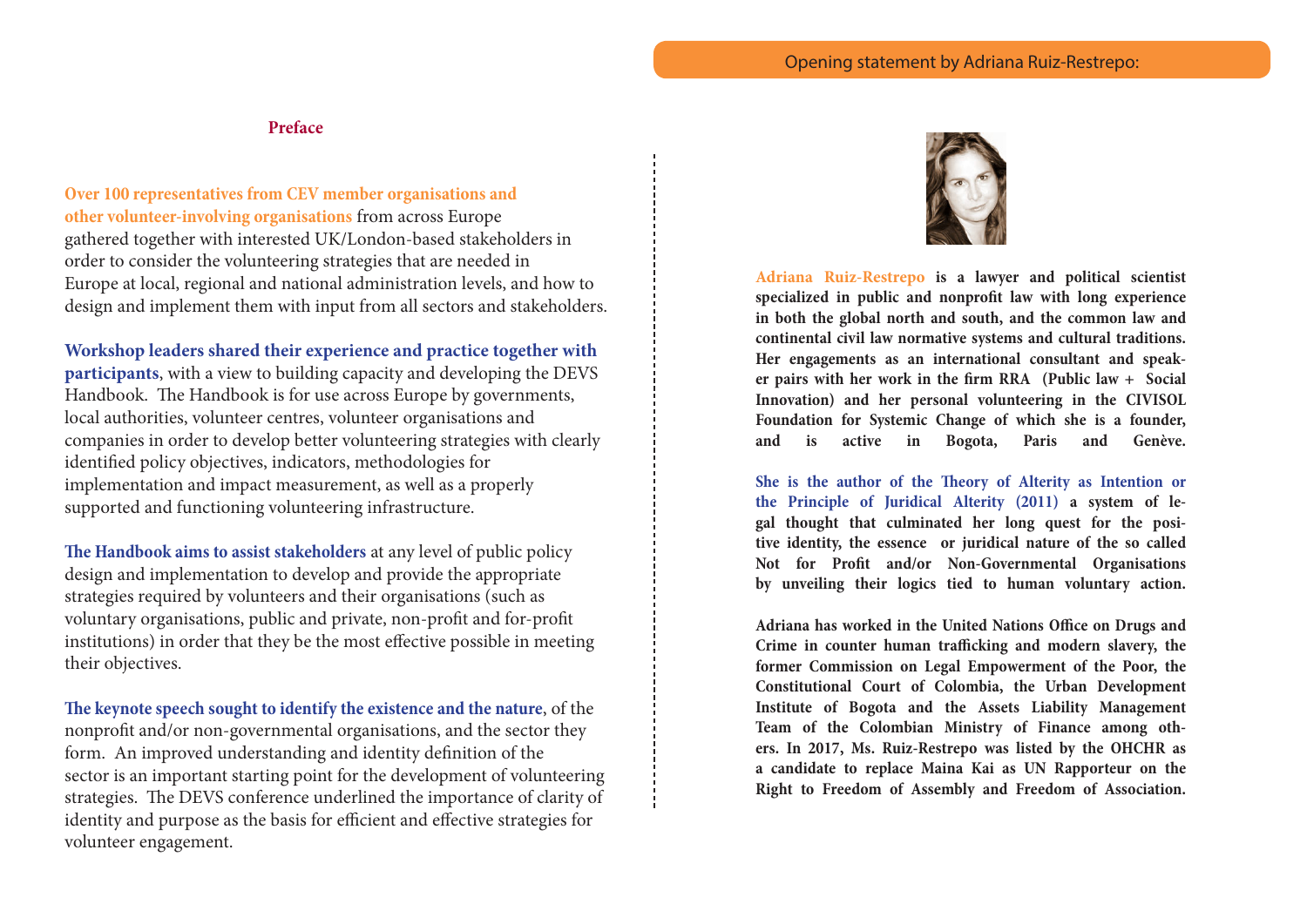#### **Voluntas, Volunteering, Voluntary: On strategic thinking and capacity building in light of the "Theory of Alterity as Intention"**

The *"Theory of Alterity as Intention"* highlights that as a unit of organisation the non-governmental and/or not-for-profit was, and is, confusing and opaque because it can in fact generate profit and often has close ties to government, even acting as a satellite or agency of it. The sector appears as a vague and undetermined collection of non-governmental/not-for-profit legal entities. An array of rotatory sets of values and definitions, seeking to give it stability and a core, have been attributed to it: voluntary; independent; beneficial; benevolent; pro-social; associational; solidary; philanthropic; cooperative; altruistic; compassionate; charitable; humanitarian. The neutral more universal term that denotes the nebulose of formal organisations or juristic persons as a Third sector has the inconvenience of not informing anything substantially and which implies the existence of some order or sequence with a preceding first and second sectors and the potential of a fourth, or fifth.

An additional perspective of affirming that the distinctive feature of the collection of organisations is that they are voluntary, that they form a Voluntary Sector, suggests that the other sectors are not voluntary, or are less voluntary. It cannot be denied that it is a valid approximation for the contingency of the sector, but it is also entirely untrue as commerce and government are not organisations of a mandatory or compulsory nature. Same reasoning applies to independent, pro-social and associational among other attempts of definition by values. The notions of charitable, altruistic or philanthropic, just like solidarity, fraternal, reciprocal or mutualistic are also insufficient as they can't include all the archetypes, types and subtypes of organisations encompassed within the NGO/NPO set. Imprecision was found to be the crosscutting feature both of the organisation and the sector. Relying on the encompassing idea of non-governmental and not-for-profit was a universalizing approximation that had the problem of incertitude as it is negative and residual. It merely describes what the nature of the organisation is not (non-governmental) and residual, it describes what the nature of the organisation doesn't seek or pretend (not for profit). In fact it is not a definition but rather a conceptual demarcation. The language is only helpful to inform about the boundaries of an unindividuated reality of an unnamed nature, it remains entirely silent on substance, on what the organization or sector is *per se.*

**Identity, Identification and Recognition** are fundamental attributes of any entity or being. Even more so if it receives high praise, gifts and reduced burden of obligations. The sector known to be non, not/for or third, is not only existent, and real, (despite its ambiguity) but is also intuitively appreciated by national communities which grant special admiration or reputation to its organisation. It is highly valued by legislators who grant them either preferential access to budgetary/fiscal resources of the State, in the form of subventions or special procurement processes, or don't request, or lessen, their fiscal contributions. The turbulence and opaqueness of the organisation and the sector, vis-a-vis the community, the market and the State is not only a problem of instability of terms or the unending re-significations. The cause of instability is rooted deeper, it is not uncertainty but unintelligibility, the absence of a concept to represent in the mind, a void in comprehension.

The problem is not specific to a country, region, language or languages, nor a regulatory failure in eurolatinoamerican or angloamerican legal systems but a more universal problem. There is no concept for the "something" said to be non governmental, the "something" not seeking profit. There is an unnamed reality capable of producing a vast array of positive effects in society which result in a clear and concrete value for the given community and territory. To use an example, let's imagine that you don't see or hear a being who is presented as a non-quadruped being, not-for-flight and originating, proceeding from a fourth sector or kingdom of nature. The compass of possibilities to explain the being would at the very least include a bird, a worm, a duck or monkey, information by conceptual demarcation is always very precarious. That is exactly how a non-governmental, not-for-profit legal person or subject of rights and obligations resonates, completely unclear and imprecise, opaque as a unit and vague as a sector.

The human mind cannot think negatively and residually no matter how much we reiterate, accessorize, praise, adorn and try to normalize the negative residual terminology, the void, by its continuous use in written, oral, personal or authoritative communication. Trying to correct uncertainty with an array of virtues and values assorted to the non/not-for/third way of human action and organization will not produce a definition, it will not appease the unrest caused by illogical thinking. Presenting the non/not-for entities as civil society organisations is certainly useful to inform provenance or origin of the manifestation but it still says nothing about the operational logic. Additionally it is very hard to conceptually represent "Civil society" in the mind. Not only it is has an extremely vast and diverse sense, far and wide frontiers so as to encompass all non-state actors, business included, but it demands a minimal and basic understanding of Social Contract Theory, State and Constitutional Law Theory, and a good understanding of the historic emergence of fundamental human liberties, concretely individual civil rights.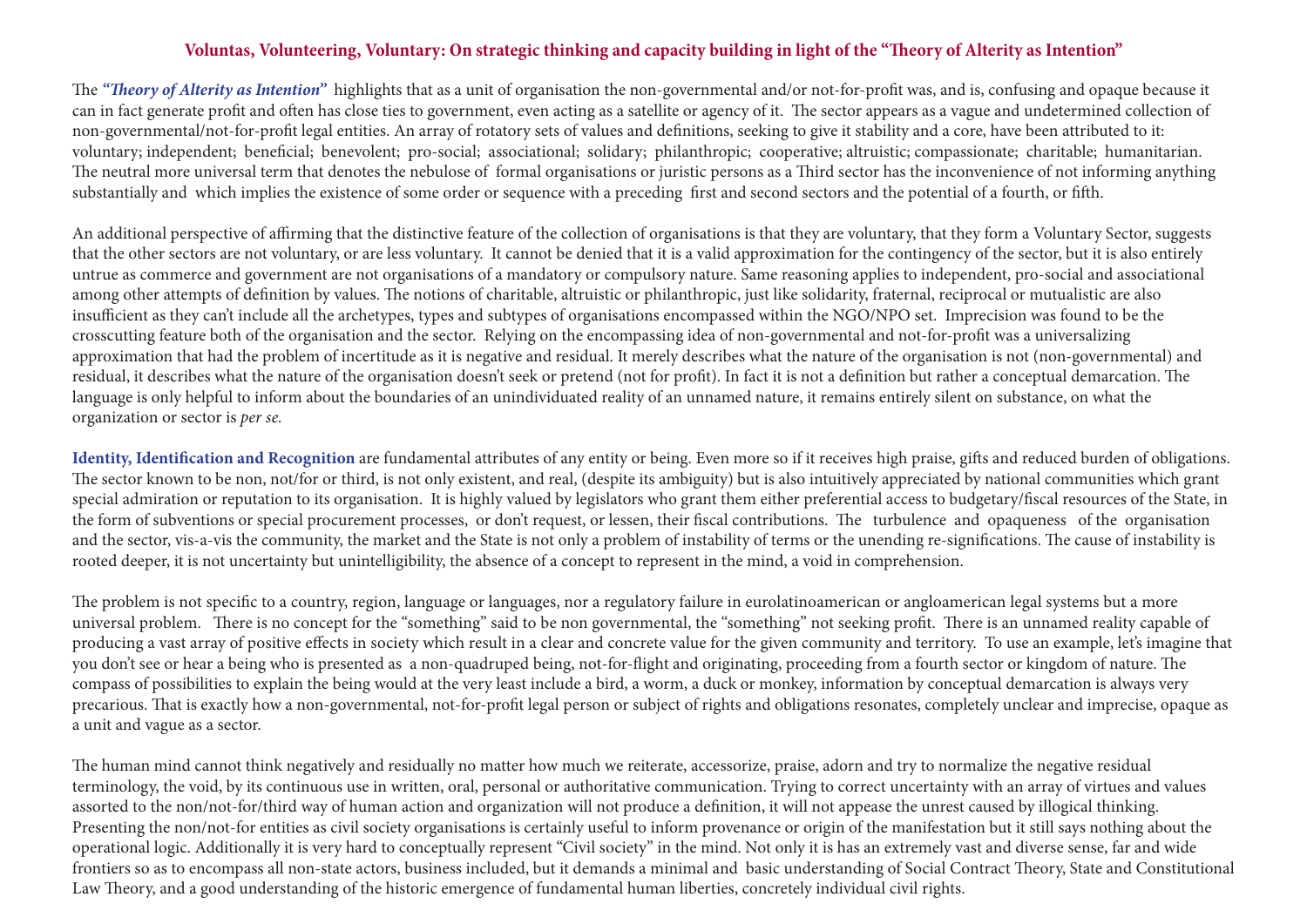**The word "purpose" has its etymological origin in the Latin "pro" and "positum" hence it transmits the idea of moving forward or advancement as in "pro" and the idea of putting, placing in a field as in "positum" a fixed location or situation.** Both examples, the etymological and the refrain, allow the representation of the idea of two points: the present point of being and the future point of aspiration, the position of departure and the position of arrival. Action is what happens and unites both points, it implies trajectory, a physical or mental course projected by the mind and within the vast field of existence where the actor is standing or being. Purpose informs about the trajectory or line of action; it highlights the "what for" of the path or plan bound to a goal or aim. However it informs nothing about 'the why", the reason for leaving inertia and entering into action. The cause of movement "the why" of the trajectory underlies the action, the verb, the movement or notion of "pro". Propos, purpose, propósito , and proposito in French, English, Spanish, Portuguese and Italian all rest on an idea of "pro" and within it underlies the human impulse, drive or desire animating action, initiating the movement needed for creating and preserving trajectory. In "pro", deep within of purpose, lies the animus or intent which articulates and guides the effort of forwardness, imprints orientation and sense to the course of action preventing it from intermittence, from deviation not of aim but of sense, of derailment. Knowing intention is understanding the desire animating the deployed effort, seeing the course or way of action and the resulting acts, activities and established organisations by an individual's will acting solely or collectively. The animation of action, the intention or animus has one of two directions, which are mutually exclusive. An individual mind may opt to orient their action in a sense of return to source, or ego-intention, which creates a trajectory or course of action bound to self. Alternatively they may opt to orient their acknowledged, recognised also as being a one, and having a self and which affirmed in its alter-intentioned will or decision/action. The first, which is common for the sake securing human existence and coexistence as a singular individual and member of community is an intent that departs and returns to the source it emanated from, it is thus bound to selfhood or ipseity, and oriented towards the sphere of juridical egoity which encompasses all that is identitary to self, my and mine. The second type, alter-intent in human will is also normal, but less frequent, it is more exceptional to the rule of the self-interest of one. As a derogation of return, effects don't close up nor accumulate in the realm of egoity but instead spread and propagate in the others and/or what is other to self, an intention that happens in order to create intersubjectivity in society.

**Thinking of for-alterity organisations, as opposed to Not-for-Profit Organisations ends the false dilemma of profit or not to profit, and governmental or non-governmental and positions the identity,** the real and effective nature of both the unit and the set, the organisation and the sector. It gives visibility to the sense of the course of action or planned trajectory of the actor and along it, it allows other actors in the field to forge reasonable and legitimate expectations regarding its course of action and demand coherency. Juridical Alterity is the principle, the soul or character of the legal personalities said to be non-governmental not-for-profit organisations. It is the operational logic of sociability in society. In light of this Theory, which explains that next to human organisations for doing commerce and profit, and organisations for undertaking the governance of the public administration of a given community and territory, there are organisations for manifesting, for expressing human alterity. The so-called Third Sector becomes more of a zero or primal sector - the Alpha Sector upholding all that is human in humanity.

**Alterity in mind and action, the intention of recognition and of creation of human inter-subjectivity and of natural interdependence with the others, and what**  is other, has been intuitively valued in society and safeguarded within the rule of law. It was always there underlying, buried and covered by the equivocal, imprecise and unclear terms of non-governmental and not-for-profit that are habitually used. Addressing the old problem of identity and phantom of the "social mission" of the sector, the effort of understanding and explaining that alter-intentionality in human will, in the Voluntas of an individual's decision or action, for this case, in the manifestation of an act or activity of volunteering, or tacitly present in the deed, charter of incorporation or articles of association establishing a voluntary organisation is its guiding nature, the core that allows for coherence.

**How can the Principle of Juridical Alterity underpin identity and reinforce the conceptual frontiers of the vital and operational space of volunteering organ**isations in the societal field? How does it enhance coherency between what you say you do and you effectively do? The integral system of juridical thought helps to empower the distinctive identity of volunteering organisations, improves transparency and refines strategy in volunteering, a subsector that is key in the Alterity sector. The segment of human action and organisation that emanates to recognise and implicate with context and environment, with the others and what is other than self. An Alpha sector that preserves, maintains humankind, so that we may not only be efficient and prosperous, orderly and harmonious, but also implicating and implicated, awakened in alterity, at the end of the day, human.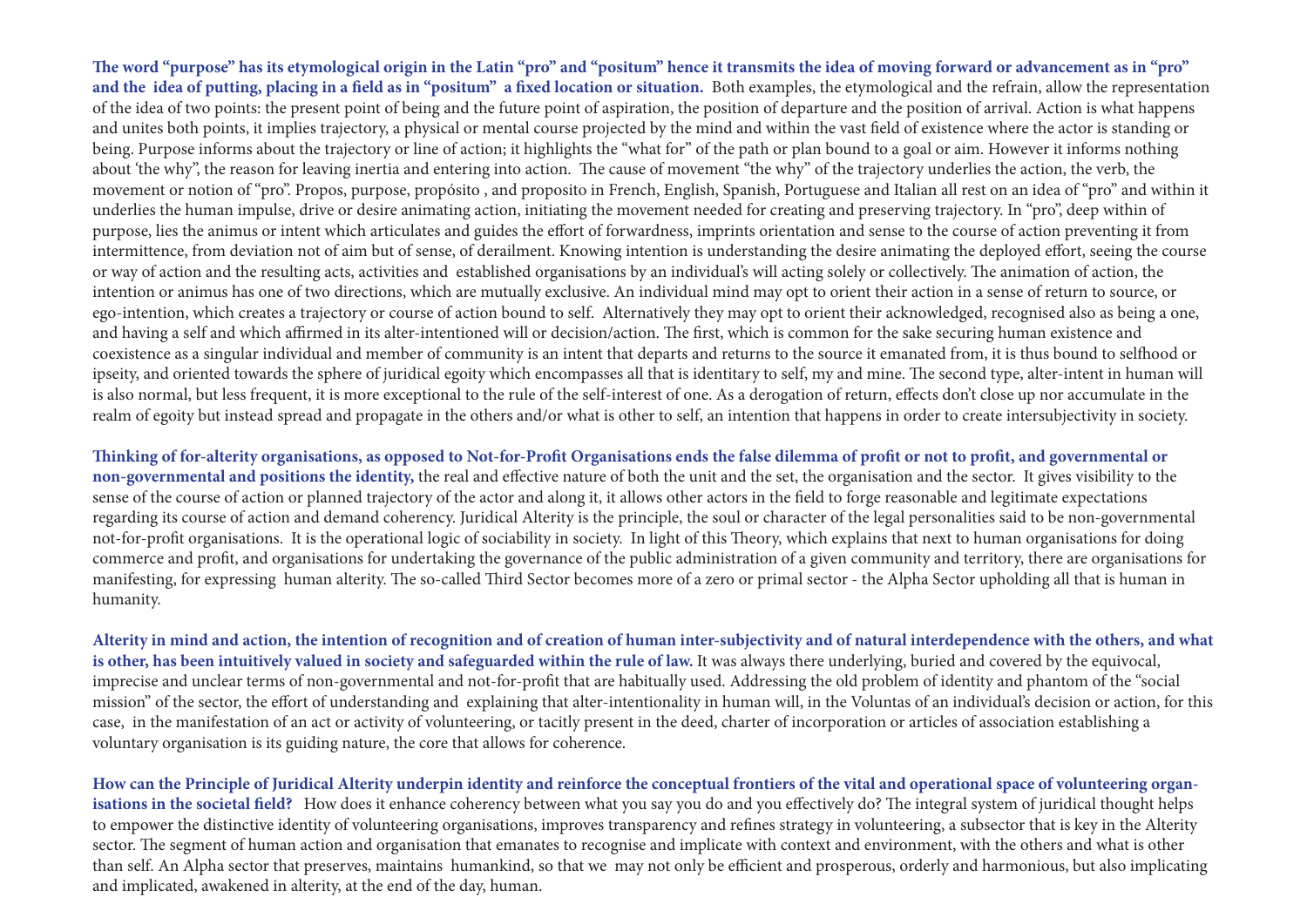#### 13.00 Registration

13.15- 13.30 Plenary: Opening Statements

13.30- 14.00 Key note: Adriana Ruiz Restrepo (RRA Think Thank): Voluntas, Volunteering, Voluntary: On strategic thinking and capacity building in light of the "Theory of Alterity as Intention"

14.00- 14.15 European Volunteering Strategy Update (PAVE / Helping Hands Report / European Solidarity Corps)

14.15- 14.30 Break

14:30 -15:30 Case Studies

National perspective:

 The Volunteer Centre in Denmark, Spanish Volunteering Platform, Volunteer Scotland Municipalities' approach:

London #EVCapital 2016, Sligo #EVCapital2017, Aarhus #EVCapital2018

#### 15:30 - 16:00 Break

- 16.00- 18.30 Round-robin: the presentations will be delivered in rounds of 45 minutes
	- & speakers will take turns to engage with every group
	- 1) Developing local volunteering: Vlaams Steunpunt Vrijwilligerswerk vzw
	- 2) Cross Sector Collaboration Employee Volunteering: Volunteer Scotland
	- 3) Online volunteering: Good Network Foundation

#### Parallel workshops - Volunteering Strategies in the field of:

09.30- 11.00 Sports: London Sport & Sport England (UK) Active Ageing: GLV / NCVO (UK) Culture: Croatian Volunteer Centre Network

11.00-11.30 Break

11.30-13.00 Inclusion of refugees and migrants: BBE (Germany) Youth: Pro Vobis (Romania) In rural areas: Estonian Village Movement Kodukant

13.00- 13.15 Closing Remarks

| e           | U                       | 0 | t |
|-------------|-------------------------|---|---|
| $\mathbf V$ | r                       | l | r |
| e           | $\overline{\mathbf{0}}$ | U | a |
| 1           | $\mathbf{p}$            | n | t |
| $\mathbf 0$ | e                       | t | e |
| $\mathbf p$ | a                       | e | g |
| i           | n                       | e | i |
| n           |                         | r | e |
| g           |                         | i | S |
|             |                         | n |   |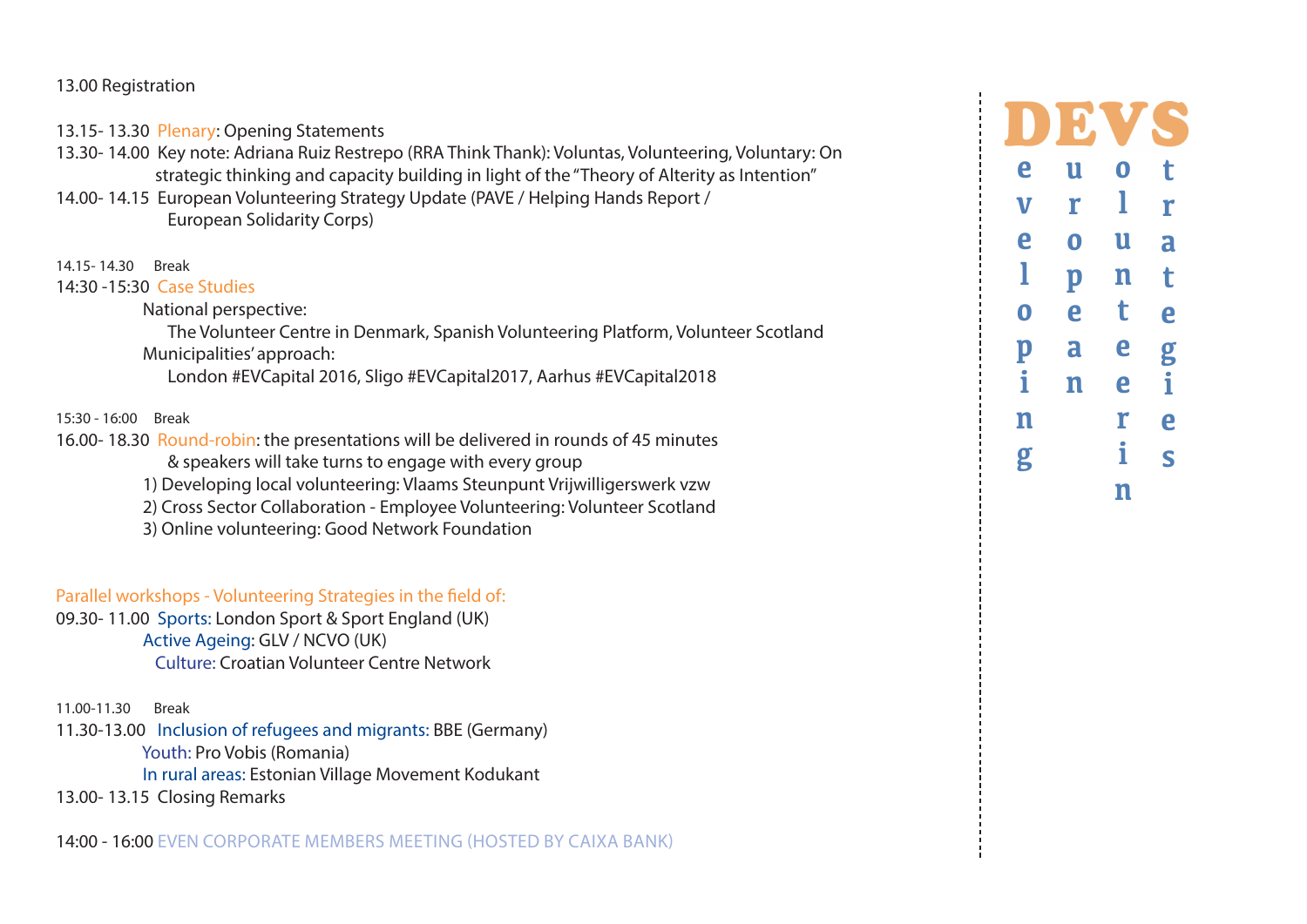

## **Developing** uropean **Volunteering** trategies

Capacity Building Conference 6-7 April 2017 City Hall, London, UK

The Developing European Volunteering Strategies (DEVS) handbook aims to assist stakeholders at any level of public policy to develop and provide the appropriate strategies required by volunteers and their organisations (such as voluntary organisations, public and private, non-profit and for-profit institutions) in order that they be the most effective possible in meeting their objectives.

The DEVS handbook focuses on a five step approach to volunteer strategy development at local, regional, national or European authority level. It guides policymakers and their partners in the development of strategies that will enable the engagement of volunteers in the most effective and appropriate way possible in order to meet identified policy objectives. It highlights the importance of providing an evidence base for policy by linking the strategy to the indicators through impact measurement processes, and the need for a properly supported and functioning volunteering infrastructure.

The 2011 Policy Agenda for Volunteering in Europe (PAVE) stresses the role of volunteers as a counterbalance to injustice and an appropriate expression of solidarity among citizens, providing much needed support contributing to economic and social-capital growth at local, regional, national or European authority level in a wide variety of policy areas such as health, education, environment, social inclusion etc. It also draws attention to the fact that the impact volunteers can have is variable and depends on the volunteering policy and strategy context in which it operates.

Stakeholders from all sectors seek policies and strategies that will enable and facilitate volunteering to remain a central feature of European society, providing citizens with suitable opportunities to engage and to take action in a spirit of solidarity with others.













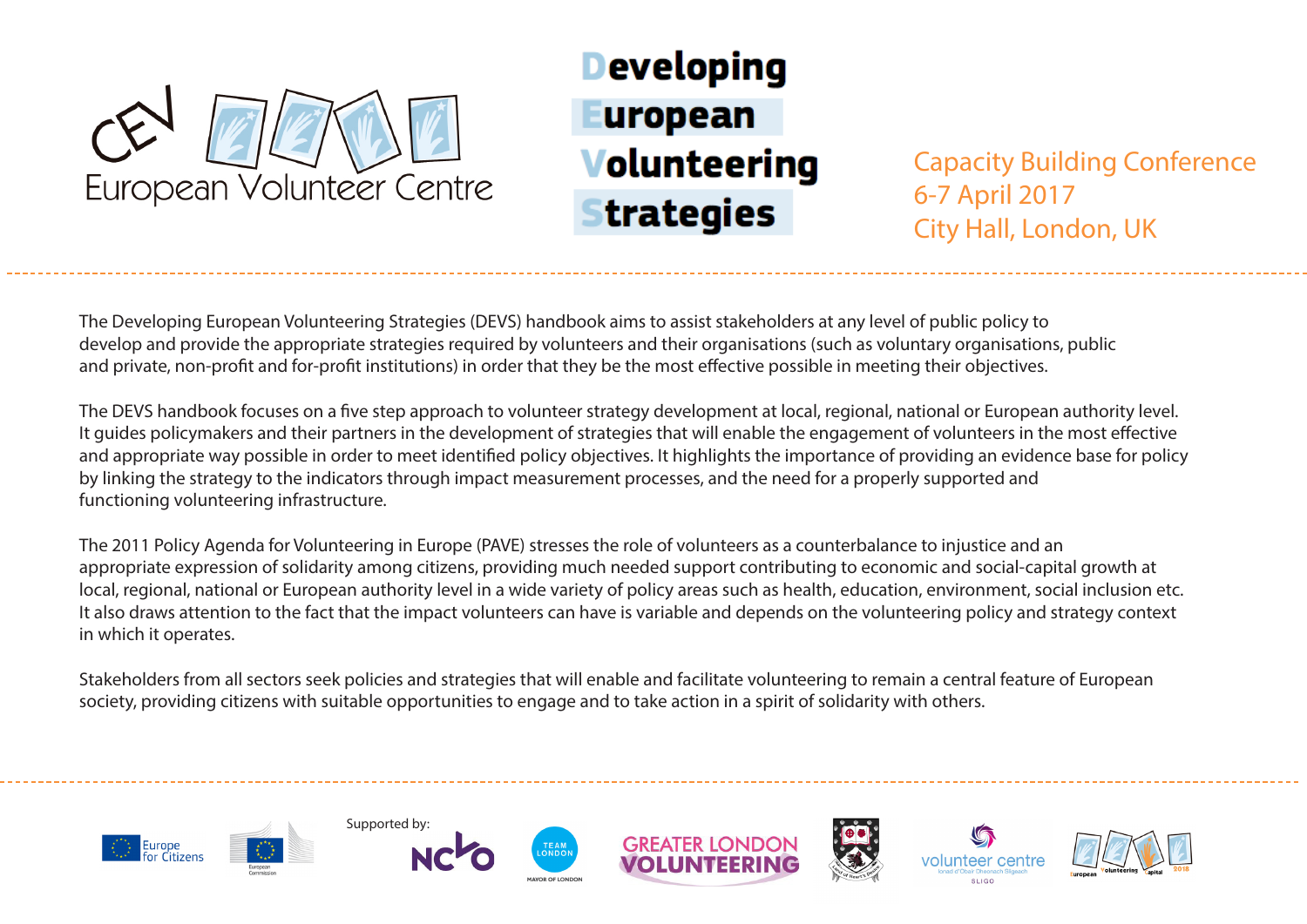#### Workshop objectives:

#### Strategies for volunteering in the field of sport (London Sport / Sport England)

Speaker / facilitator: Dean Nevill & Jenny Betteridge

#### You will learn about:

- Dual benefits of volunteering in sport
- Approaches to increase volunteer diversity
- Integrating volunteering and participation strategies

#### Strategies for volunteering in Active Ageing (GLV / NCVO)

Facilitators: James Banks (GLV), Kristen Stephenson & Nick Ockenden (NCVO) Speakers: Natalie Turner (Centre for Ageing Better), Eddie Hogg (University of Kent) & Jessica Leach (London Borough of Southwark)

#### You will learn about:

- How volunteering can support Active Ageing
- The impact of volunteering for active ageing on individual volunteers.
- The impact of volunteering for active ageing on the whole community
- What local authorities / municipalities need to consider when incorporating volunteering in their active ageing policies and strategies

#### Strategies for volunteering in Culture (Croatian Volunteer Centre Network)

Speaker / facilitator: Zvijezdana Schulz Vugrin, Marta Hauser & Jolanda Todorović

#### You will learn about:

- • Differences between volunteering in different cultural spheres such as institutions or NGOs
- How to strengthen the existing cultural institutions and associations in the area of volunteer management.
- How to involve citizens in program design and implementation
- Develop ideas for possible strategies for volunteering in culture.

## Strategies for volunteering in the field of Inclusion of Refugees and Migrants (Volunteer Centre Osijek / BBE)

Speaker / facilitator: Lejla Šehić Relić, Volunteer Centre Osijek, Croatia Mirko Schwärzel, National Network for Civil Society (BBE), Germany

You will learn about:

- CSO- and volunteering initiatives in the field of welcoming, supporting and integrating refugees and migrants across Europe
- • Existing strategies and programmes for integration of refugees and the role of CSO and volunteering
- Principles of an adequate role of CSO and volunteering within national/regional/ local integration strategies and programmes to advocate for this within their communities

#### Strategies for volunteering in the field of Youth (Pro Vobis)

Speaker / facilitator: Cristina Rigman

You will learn about:

- The connecting points between youth and volunteering at strategic level (organizational, local, regional, national, European)
- The added value volunteering can bring to youth focused strategies at all levels
- The unique contribution volunteering can make to tackling the issue of NFFT youth

#### Strategies for volunteering in rural areas (Estonian Village Movement Kodukant) Speaker / facilitator: Anu Viltrop

You will learn about:

- Village movement in Estonia and across Europe.
- How to create interdisciplinary volunteering network in the rural areas.
- Good volunteering examples from different rural areas in Europe.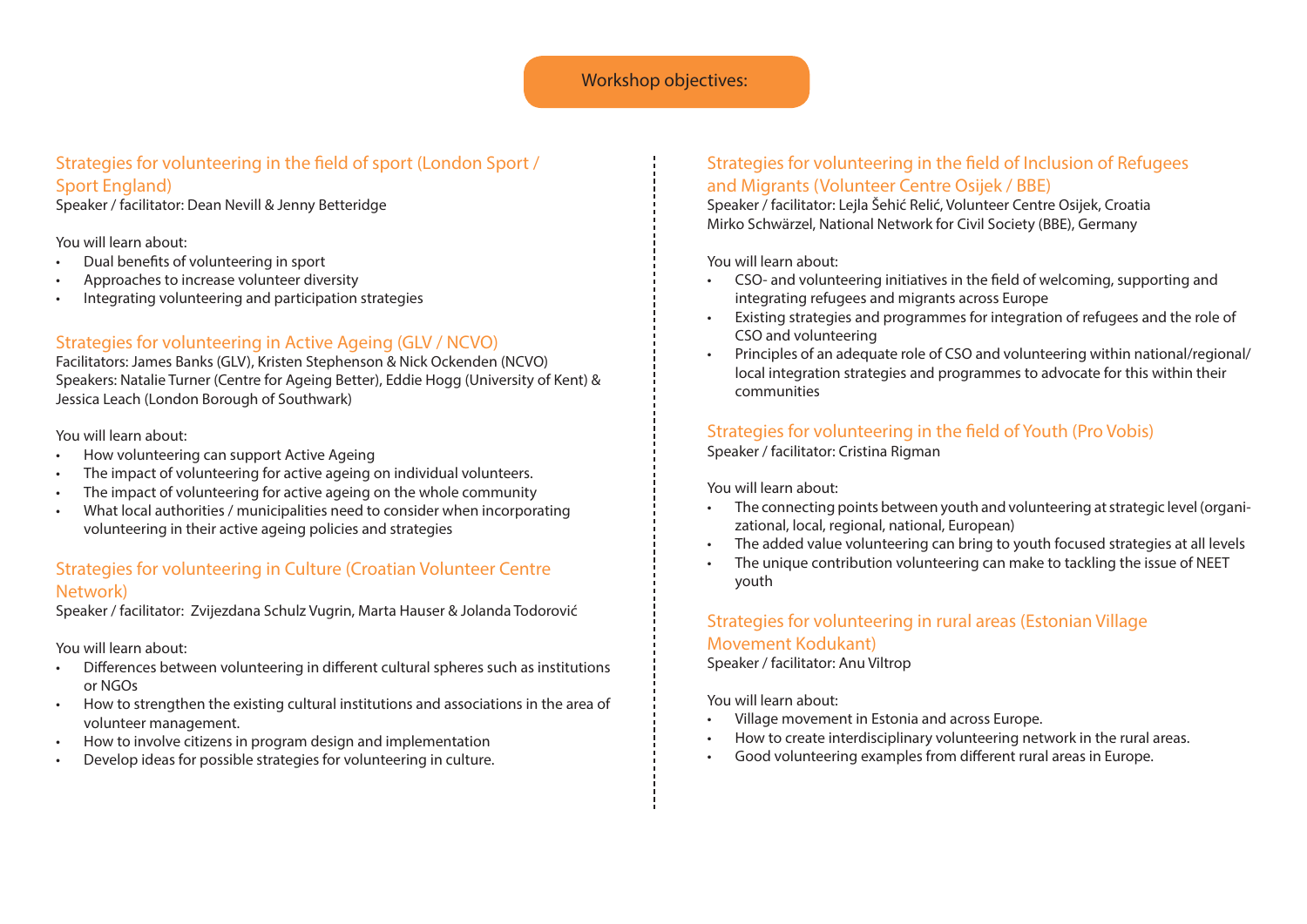## Developing European Volunteering Strategies Step by Step

## 1) Policy Objectives:

Public policies to which volunteering strategies are able to contribute can either be general, at the relevant authority level (local, regional, national or European), or be specific to a particular issue or field. The DEVS handbook focuses on general public policy making and also gives attention to a number of identified policy areas and fields where volunteering can be seen to make a particular contribution. When developing volunteering strategies, stakeholders are encouraged to take time to identify the policy objectives to which they aim to contribute. Ensuring that elements of the strategy can be clearly linked to specific policy objectives will greatly increase the impact volunteers can have, and therefore its effectiveness and overall benefit and impact. For assistance with setting policy objectives for volunteering and advocating for them, PAVE, the PAVE Communication Handbook and the Helping Hands Report are useful resources.

## 2) Indicators:

An indicator is a quantitative or qualitative measure of how close an authority is to achieving a set goal (policy outcome). They help to analyse and compare performance across population groups or geographic areas, and can be useful for determining policy priorities. Indicators can be grouped and ordered in terms of priority and time logic.

## 3) Mapping:

The mapping should consider to what extent the policy objectives are being met according to the established indicators. It should record what role, if any, volunteers have in ensuring this, distinguishing between volunteers acting:

- • In an informal way ( individually or in groups).
- • As part of an established organisation/association.
- • As part of the state services eg, in a local authority library or a public hospital.

The mapping should also record the existing support structures for volunteering eg. volunteer centres, training opportunities, online matching platforms/Apps, etc and how volunteers are recruited.

## 4) What are volunteers needed for?

It is important to discuss with all stakeholders, taking into account the previous three stages (policy objectives, indicators, and state of the art mapping), what tasks and activities can be undertaken by volunteers.

This process should involve the development of:

- • A list of actions where volunteers can contribute to reaching the stated policy objectives, be they at local, regional, national or European authority level.
- Analysis about existing and desired levels of engagement in the needed roles in order to implement the actions.
- Assessment of the supply and demand ratio of actions needed and roles already filled.

## 5) Volunteering Strategy:

Volunteering strategies should be developed with specific policy objectives in mind, taking into account the existing and relevant cultural approaches and legal frameworks for volunteering. For strategies to be fit for purpose and have the desired impact on the identified policy objectives due attention should be given to:

- • Identifying the indicators for policy success.
- Mapping of the existing situation regarding volunteer engagement
- Identification of appropriate roles for volunteers

Strategies should be developed with a cross-sector\*, horizontal approach involving all necessary stakeholders, be mindful of the desired impact, provide an evidence base for policy monitoring and provide opportunities and scope for a variety of volunteering opportunities, on an ongoing basis or in emergency situations, including:

- • Individual acts
- Occasional actions
- Long term activities.
- Institutionalised channels of communication and consultation between stakeholders and policymakers at all levels.

To increase the possibility for successful volunteering strategies certain conditions need to be fulfilled such as:

- A well functioning and funded volunteering infrastructure.
- Agreed standards for good practice and quality assurance.
- An appropriate legal framework for volunteer-involving organisations and volunteers covering all possible settings and scenarios.
- Reliable and dedicated funding schemes for volunteer-involving and support organisations.
- Research involving comparable and established data collection systems to document the impact and value of volunteering.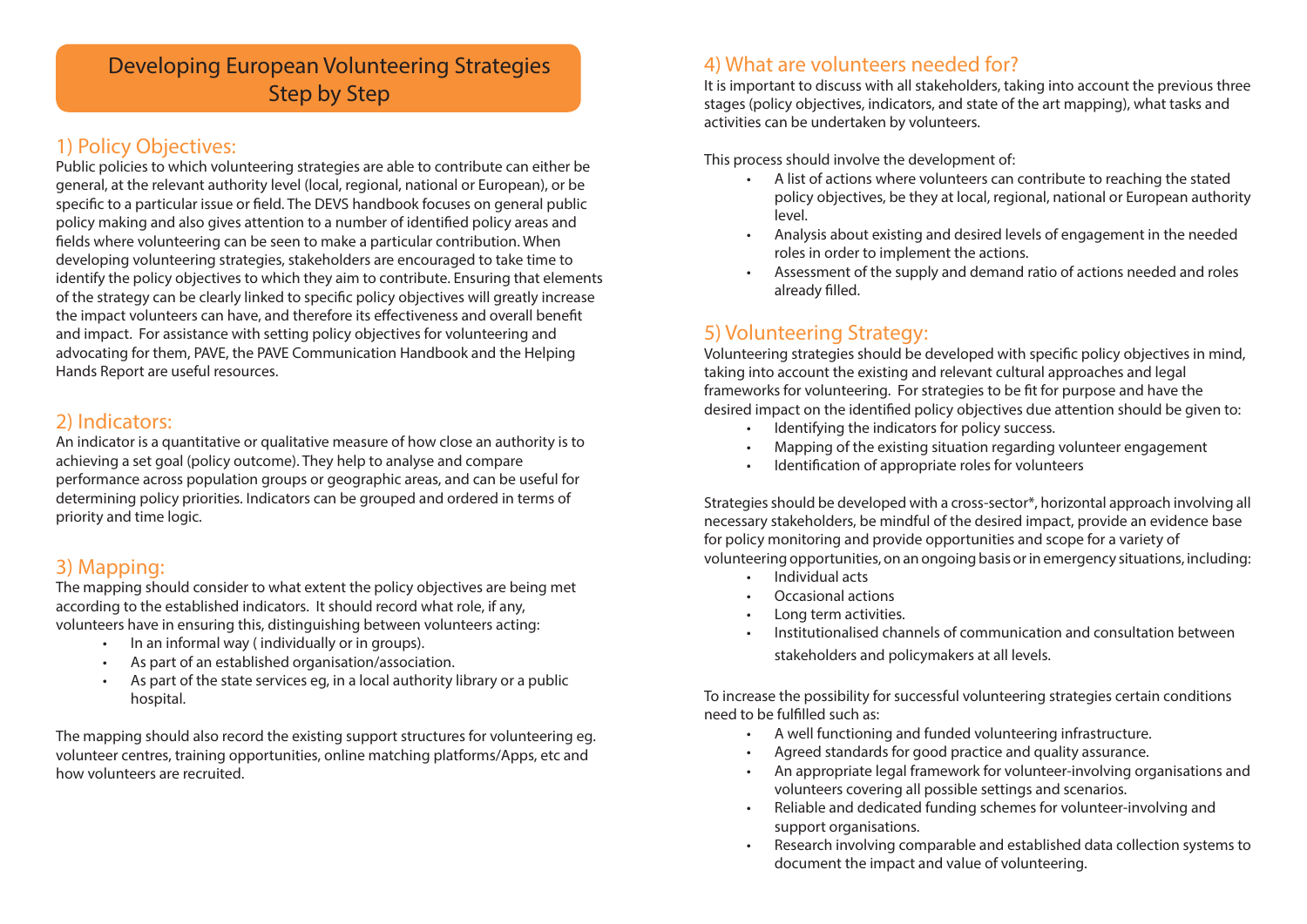## Volunteering Infrastructure:

Volunteering Infrastructure is a combination of organisational structures and support mechanisms which together provide the enabling environment needed to encourage and adequately support volunteer involvement for the benefit of society as a whole. Organisational structures composing the volunteering infrastructure include volunteer-involving organisations (such as voluntary organisations, public and private, non-profit and for-profit institutions) and support organisations (such as volunteer centres, volunteer development agencies, umbrella organisations, and networks) at all levels (international, European, national, regional, and local) adopting a Multi-level Governance approach\*\*.

Volunteering infrastructure fulfils several key roles which make it fundamental for the further development of volunteering across Europe, among which:

- • Provision and/or facilitation of quality volunteering opportunities.
- • Support for volunteers (such as training, counselling, evaluation etc.)
- Matching the supply and demand of volunteering.
- Capacity building and good practice exchange among volunteer-involving organisations
- Removal of barriers to volunteering.
- • Awareness-raising with regard to the value of volunteering for both the individual and the society.
- • Influencing policy environment in areas where volunteering takes place in order to build an enabling environment where volunteering can flourish

#### Impact:

Volunteering strategies should ultimately lead to the realisation of policy objectives.

The measurement of the impact of volunteers should be a priority for all stakeholders in order to provide an evidence base for continued policy evaluation, evolution and development. Volunteers should be assisted with understanding the impact they have made since when they do, and it is deemed positive, this is often a motivating factor in their decisions to continue volunteering.

<sup>\*</sup>Cross-Sector - http://www.cev.be/uploads/2012/05/Messages\_Copenhagen.pdf \*\*Multi-level Governance approach - https://portal.cor.europa.eu/mlgcharter/Pages/ default.aspx

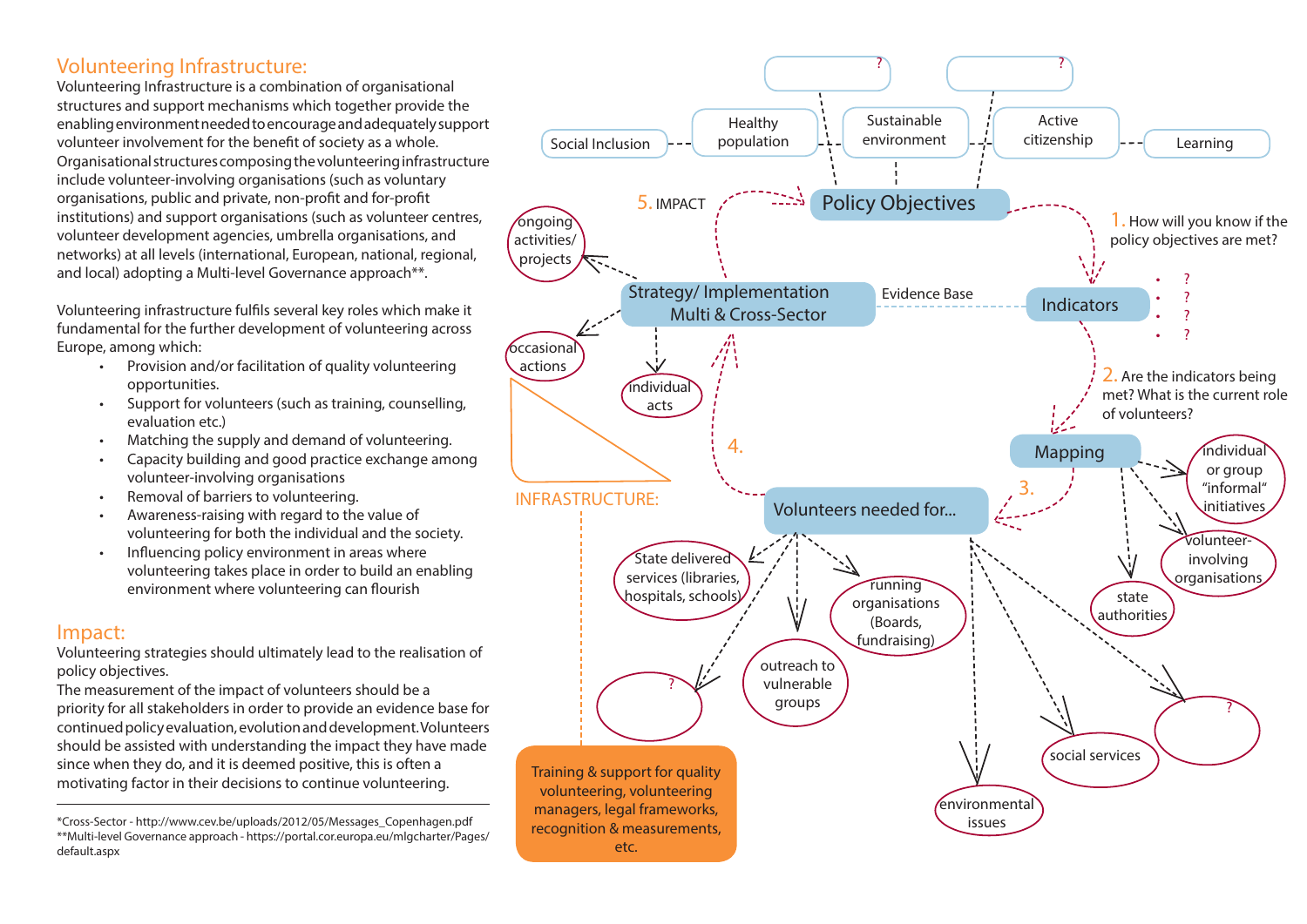

Europe<br>for Citizens

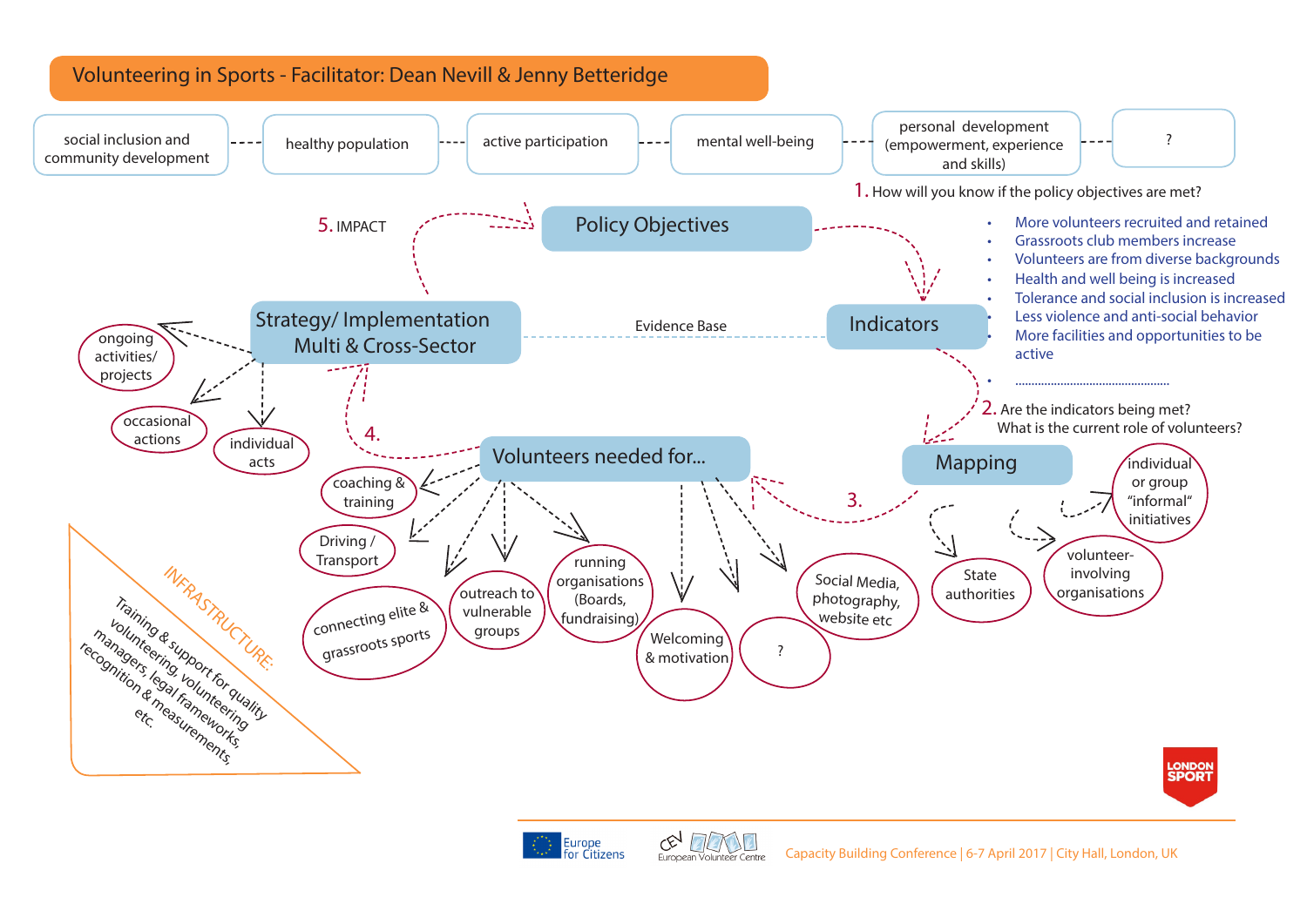## Volunteering & Active Ageing- Facilitators: James Banks, Kristen Stephenson & Nick Ockenden

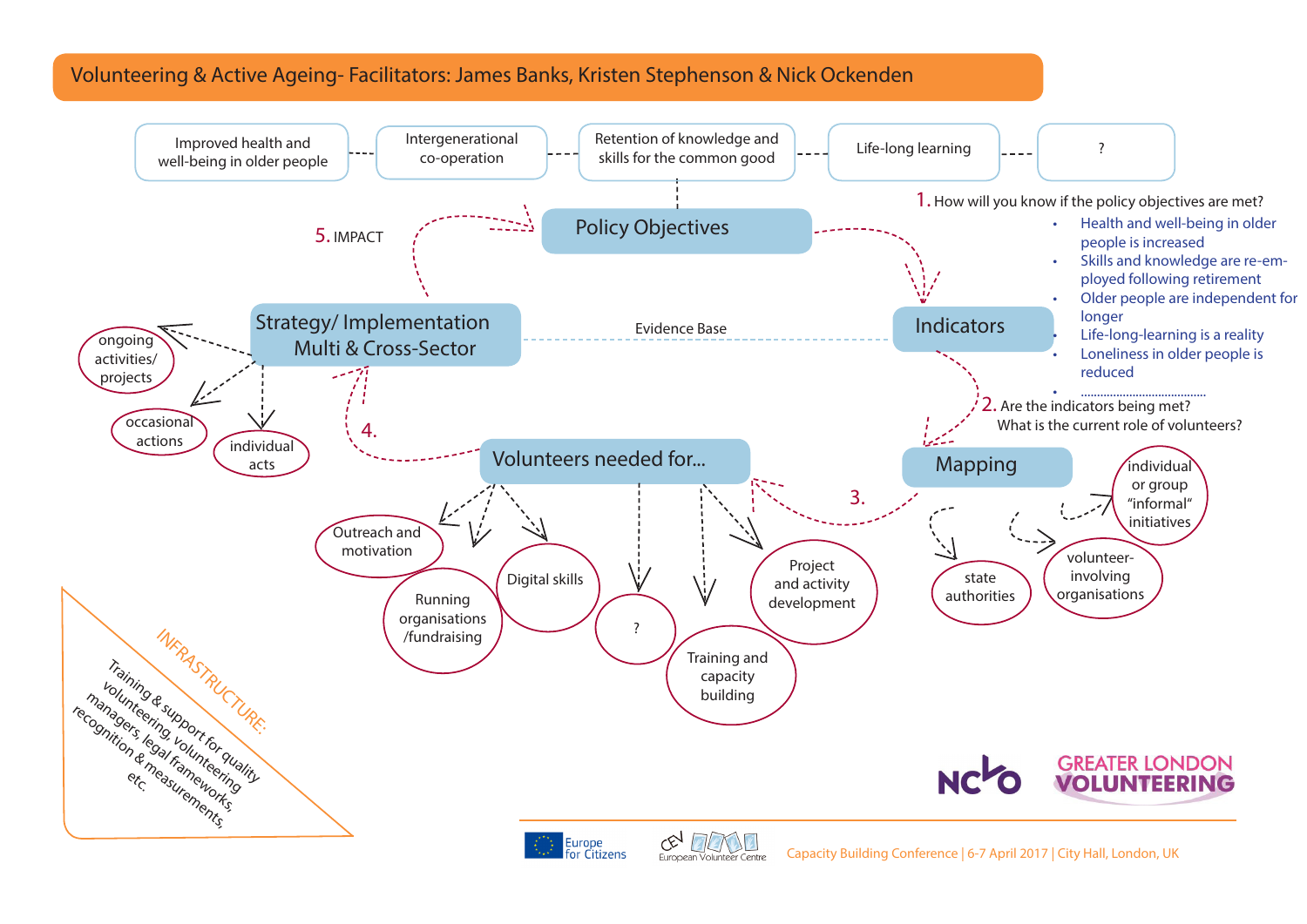## Volunteering in Culture- Facilitators: Zvijezdana Schulz Vugrin, Marta Hauser & Jolanda Todorović





Capacity Building Conference | 6-7 April 2017 | City Hall, London, UK European Volunteer Centre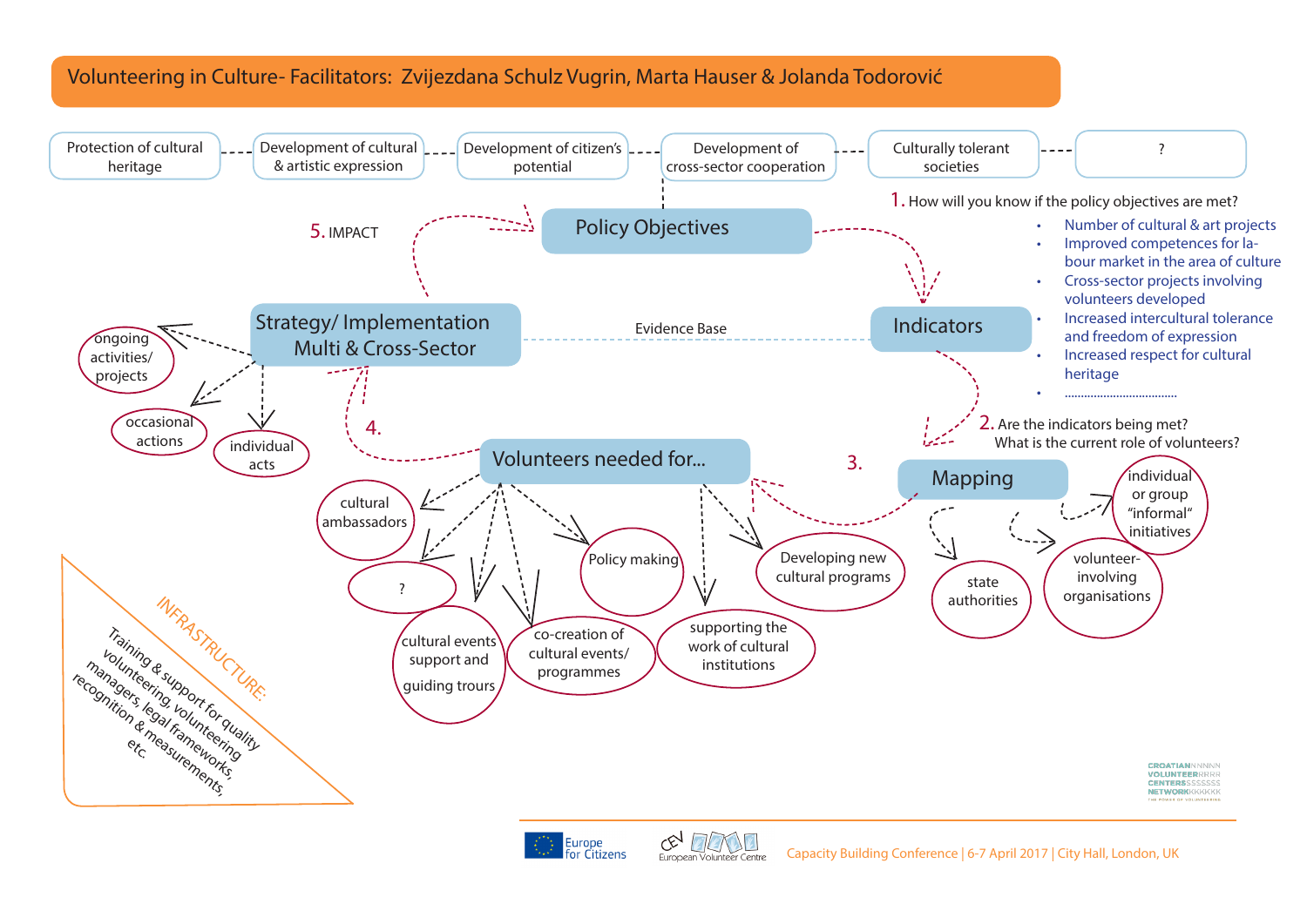## Volunteering & Inclusion of refugees and migrants- Facilitators: Lejla Šehić Relić, Mirko Schwärzel





C&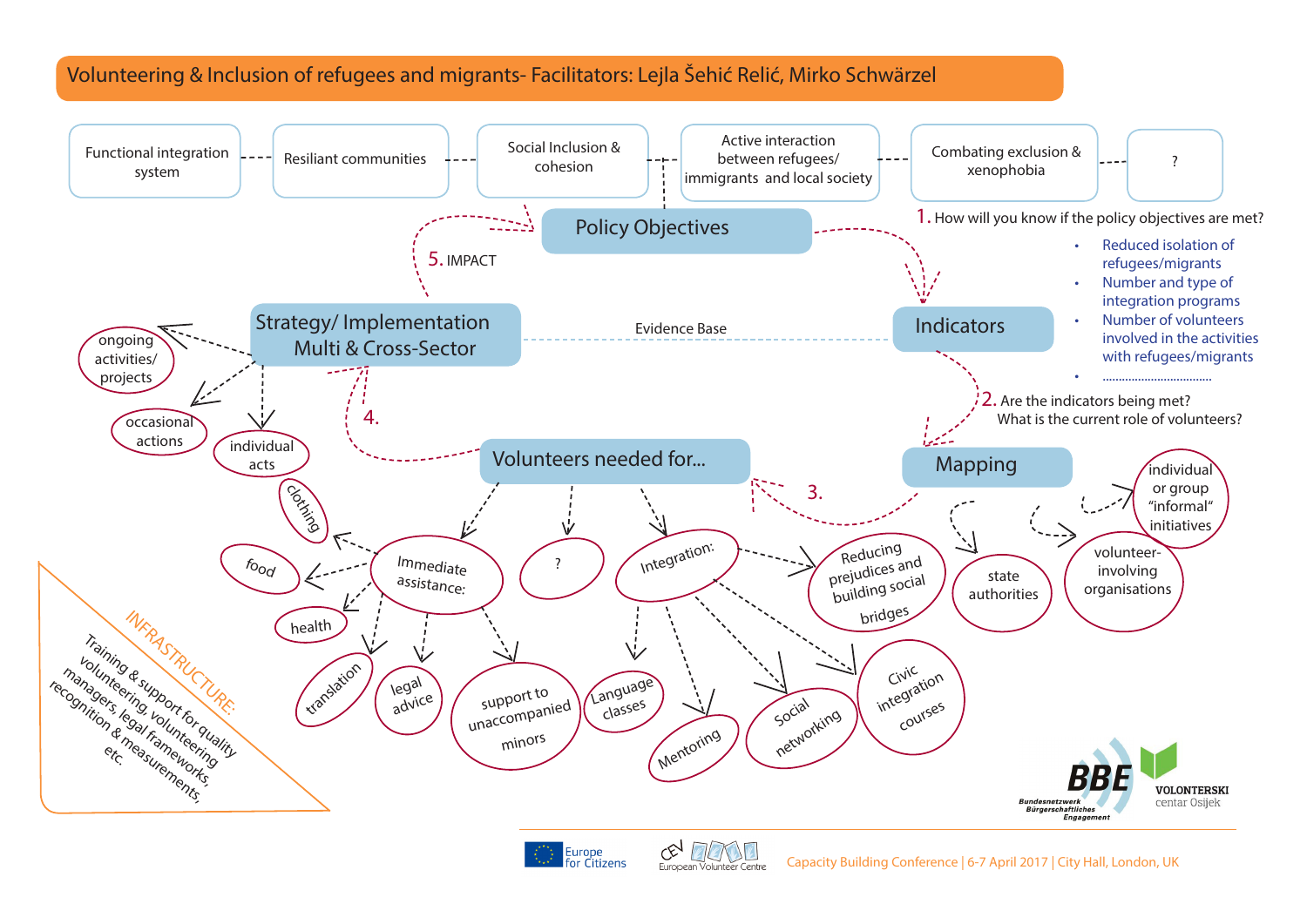## Youth Volunteering - Facilitator: Cristina Rigman

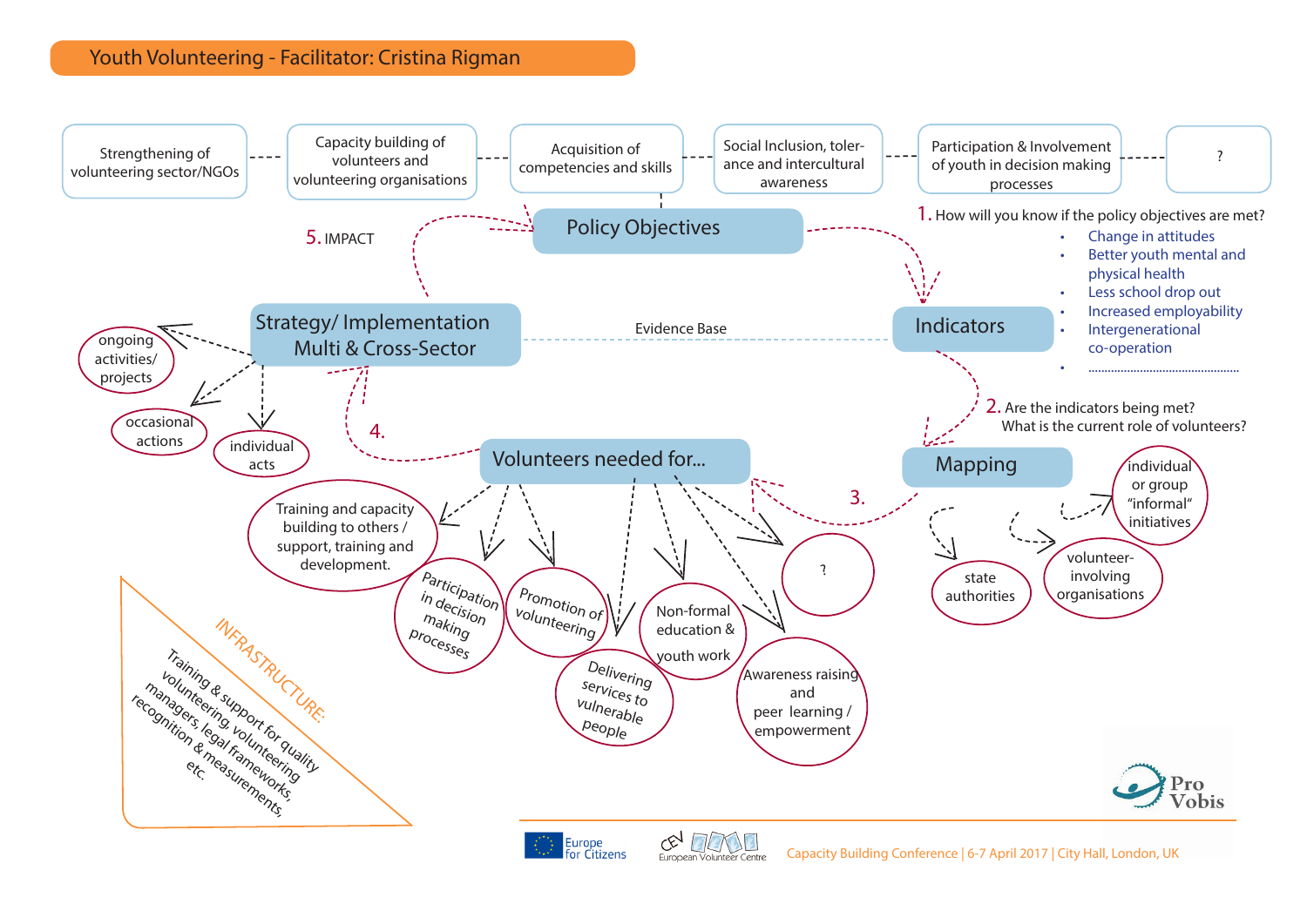## Volunteering in rural areas- Facilitator: Anu Viltrop





œ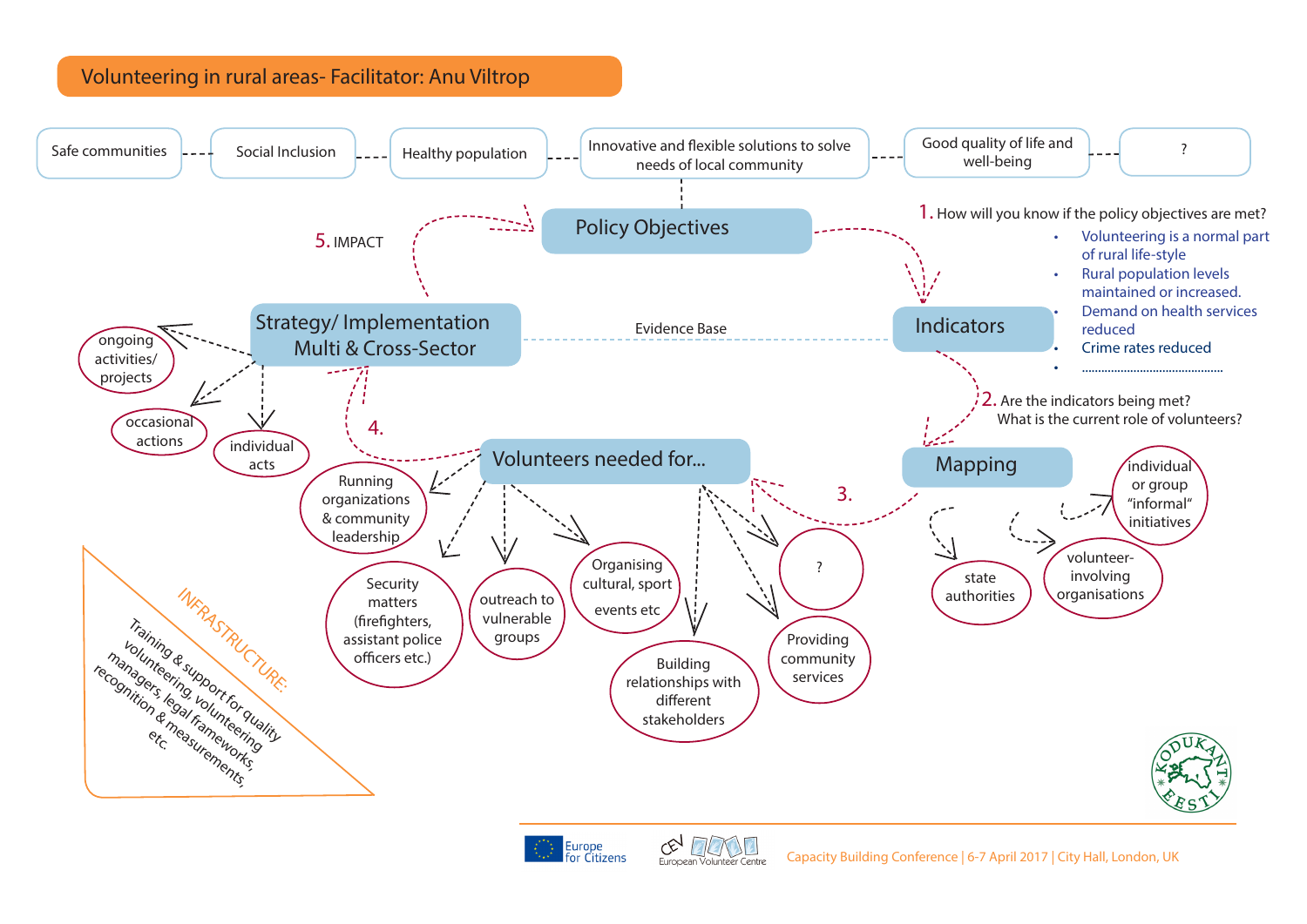## Online Volunteering - Facilitator: Marzena Kacprowicz





ে